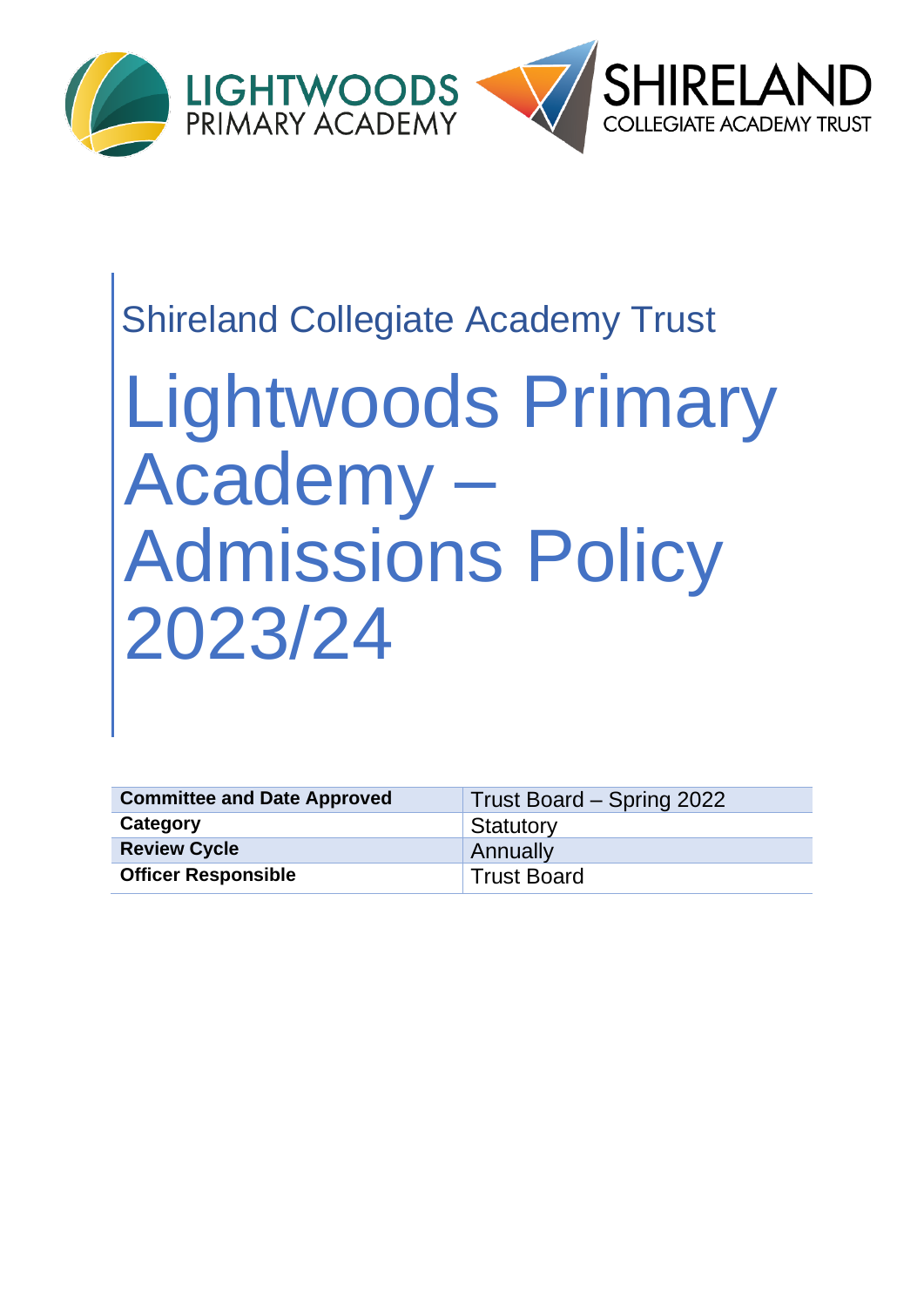#### **Contents**

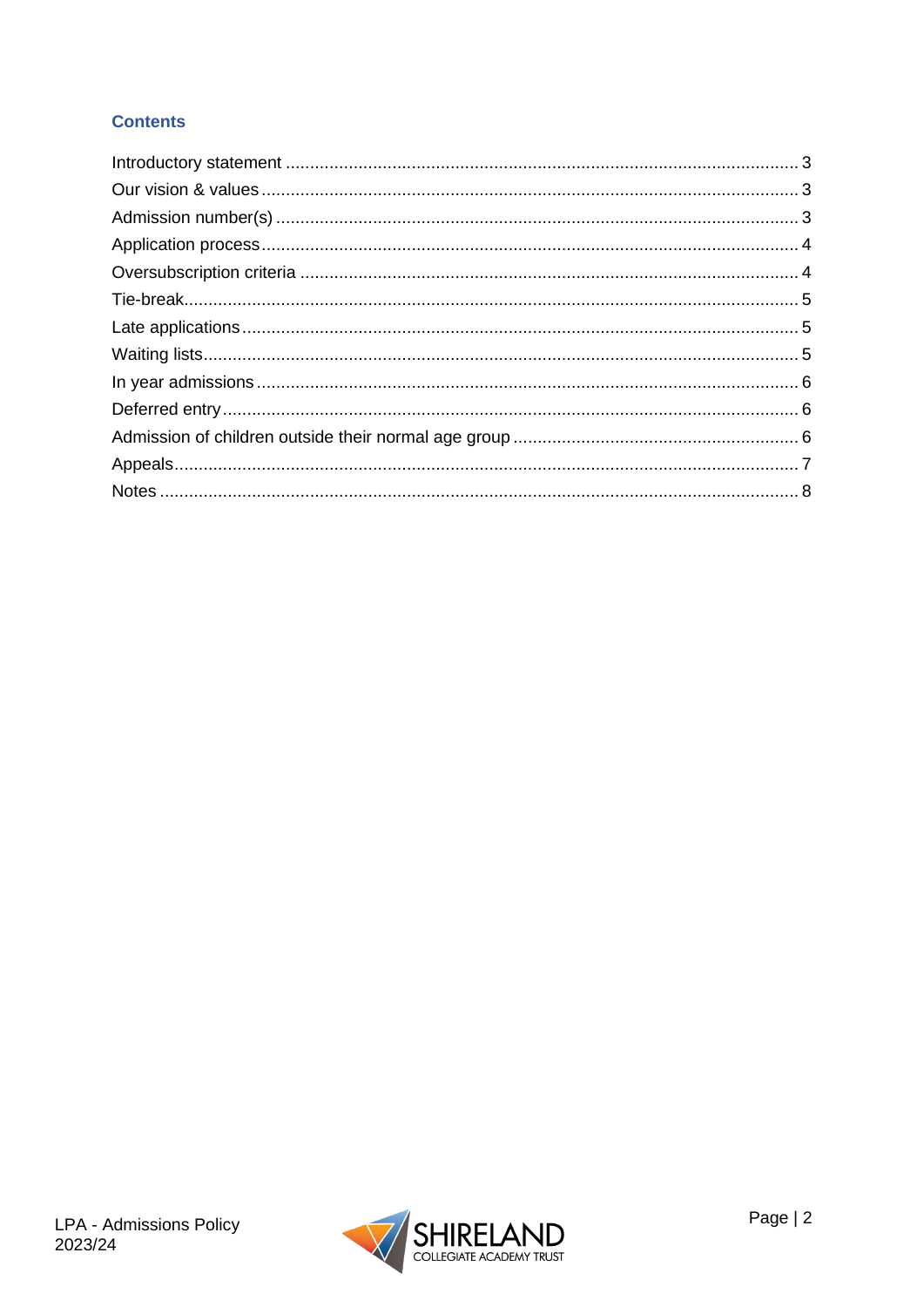#### <span id="page-2-0"></span>**Introductory statement**

Lightwoods Primary Academy (LPA) is a 4-11 primary school supported by Shireland Collegiate Academy Trust. It aims to provide a high-quality education for local children and prepare them for secondary school and beyond in a safe and welcoming environment.

Our inclusive admissions process will at all times be open, transparent and fair, and will meet the requirements of the national Schools Admissions Code, the Appeals Code and Admissions Legislation.

#### <span id="page-2-1"></span>**Our vision & values**

The Trust's vision is to provide exceptional educational opportunities for students to develop both their abilities and their respect for others. The Trust has three core beliefs:

- We believe that every pupil will have access to a whole education underpinned by academic rigour.
- We believe that every pupil should be equipped for today, tomorrow and their future lives, through teaching cutting-edge skills and the ability to discover the world and beyond.
- We believe that every pupil should be safe, happy, ambitious for themselves and respectful of all.

All of this is underpinned by a set of strong values that are central to the Trust Primary Academies. They are: **Excite / Explore / Excel**

### <span id="page-2-2"></span>**Admission number(s)**

LPA is a two-form entry primary and as such has a Published Admissions Number (PAN) of 60 pupils for entry in Reception.

The school will accordingly admit this number of pupils if there are sufficient applications. Where fewer applicants than the PAN for the relevant year group are received, places will be offered at the school to all those who have applied.

In accordance with the law, children with an Education Health and Care Plan (EHCP) will be admitted to the school where the Local Authority (LA) has specifically named LPA as the most appropriate placement.

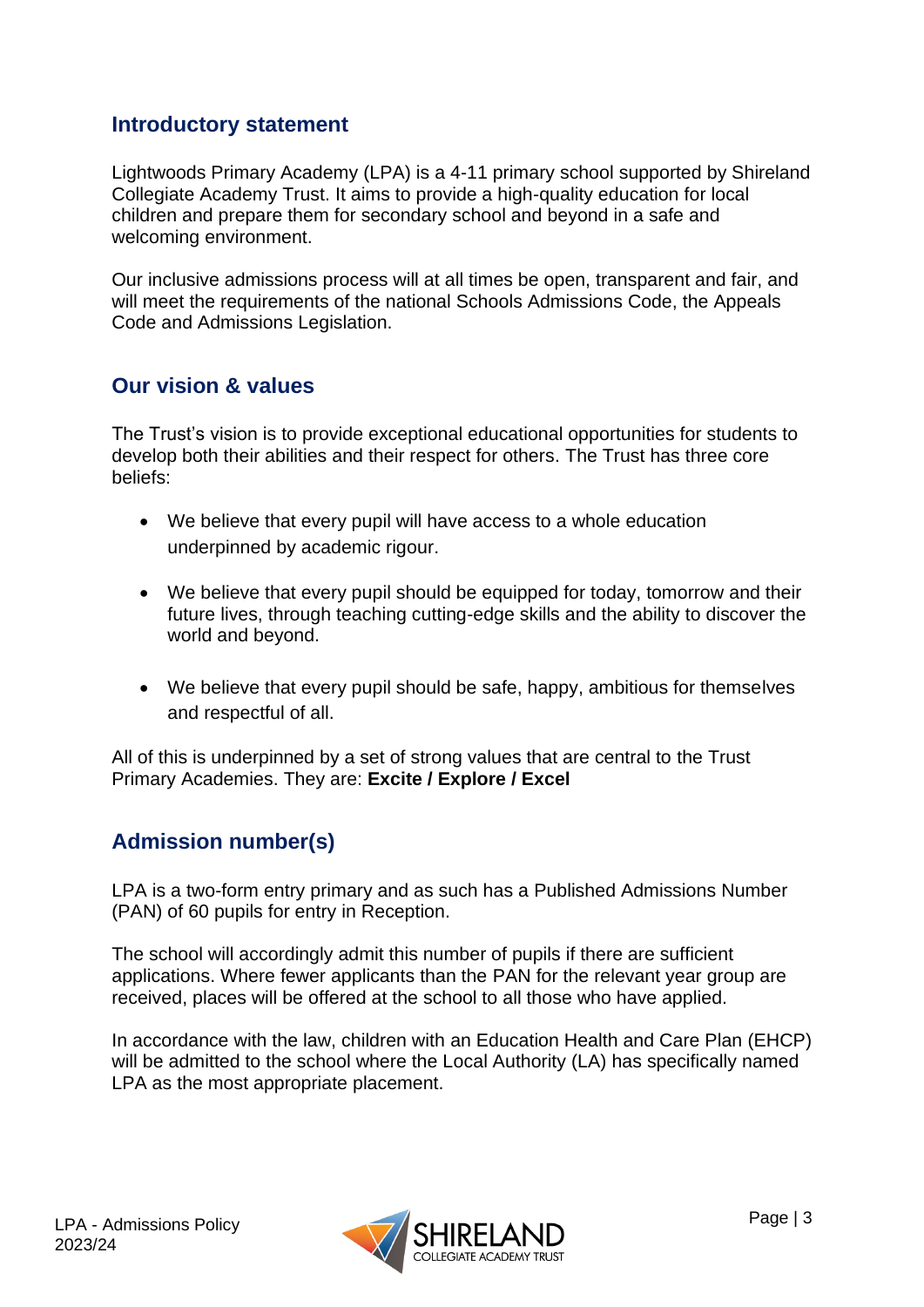## <span id="page-3-0"></span>**Application process**

LPA will process applications inside the normal LA process for co-ordinating school offers. To apply for a place at LPA in the normal admissions round, an application must be submitted to LA in which you live naming "Lightwoods Primary Academy" on the application form. Applications must be made by  $15<sup>th</sup>$  January 2023.

If you applied online, you will be able to log onto your account and view your offer. Where applications have been made via a paper copy of the form, an offer letter will be sent in the post with second class postage on the national offer day. In this instance, once places have been confirmed, you need to advise the LA in writing whether you wish to accept your offer.

Those that are not offered a place at LPA will be informed on the national offer day and will be offered a place at an alternative school by the LA.

### <span id="page-3-1"></span>**Oversubscription criteria**

When the school is oversubscribed, after the admission of pupils with a EHCP naming the school, priority for admission will be given to those children who meet the criteria set out below, in priority order:

- **1.** Looked after children and children who were previously looked after but immediately after being looked after became subject to adoption, a child arrangements order, or special guardianship order. This includes children who appear to have been in state care outside of England and ceased to be in state care as a result of being adopted<sup>1</sup>
- **2.** Children with a particular medical condition. Applications submitted under this criterion must be accompanied by a medical declaration form (ASU75M) signed by the child's general practitioner or consultant confirming the condition, detailing the child's needs and specifying why, in their opinion, the preferred school is the only or most appropriate to meet the child's needs. All applications under this criterion will be assessed by the LA to decide whether the child's needs can be met most appropriately by the preferred school.
- **3.** Priority will next be given to siblings of pupils currently attending the school at the time the application is received.
- **4.** Children prioritised by distance measured in a straight line from a child's home to the centre point of the site located on Wolverhampton Road, Oldbury, B68 0LP. 2 In all cases, should the number of applicants exceed the number of places available, places will be allocated on the basis of distance between



 $1$  A looked after child is a child who is (a) in the care of a local authority, or (b) being provided with accommodation by a local authority in the exercise of their social services functions as defined by section 22 (1) of the Children Act 1989 at the time of making the application for a school place.

<sup>2</sup> Measured from the Local Land and Property Gazetteer address base for the property.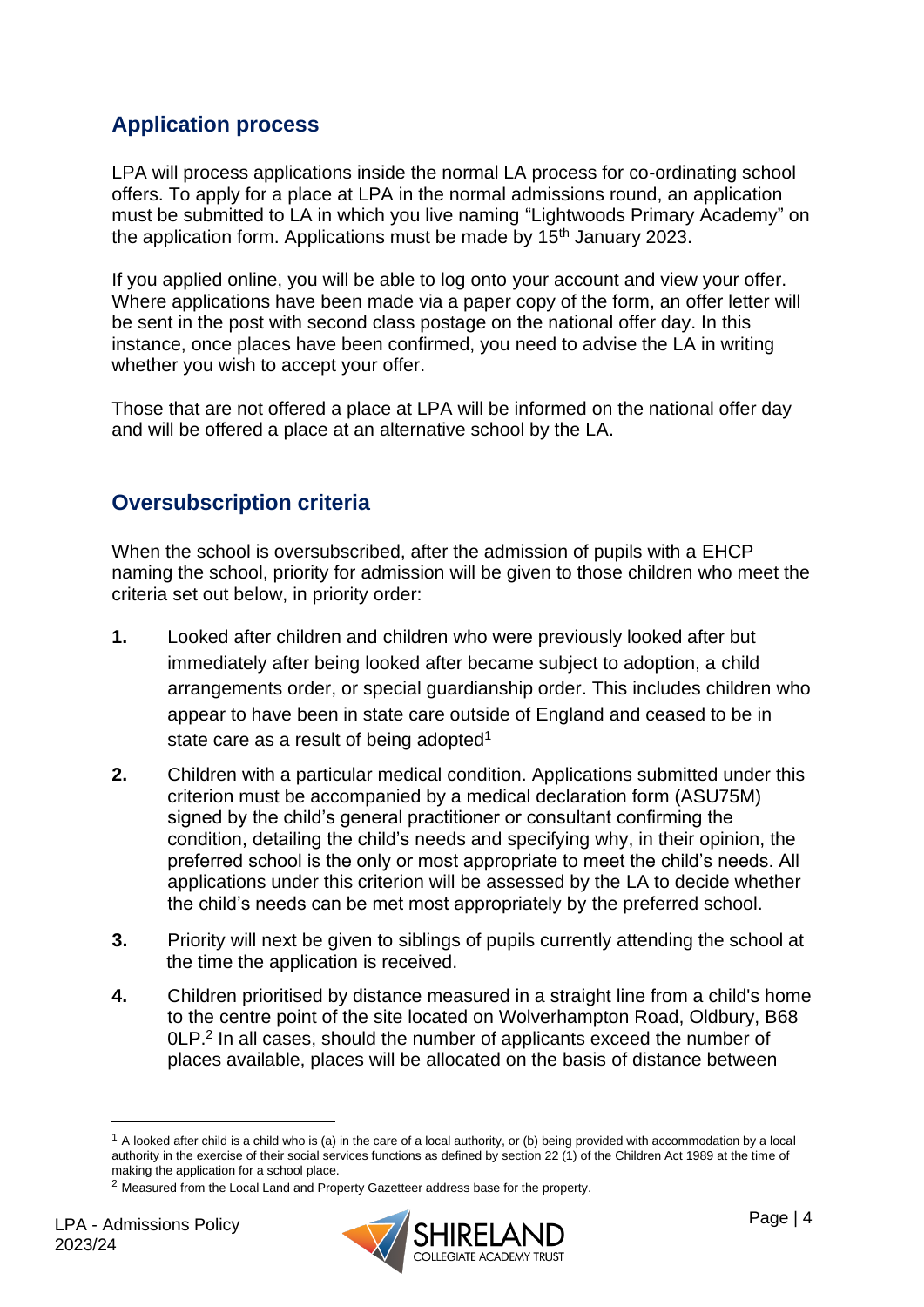home and school, as measured in a straight line from home to the school's main entrance with priority being given to those living closest to the school.

#### <span id="page-4-0"></span>**Tie-break**

If a tie-break is necessary to determine which child is admitted, random allocation will be undertaken by the LA (or another body that is unconnected from the Academy Trust) as a tie-break to decide who will be admitted.

Random allocation will not be applied to multiple birth siblings (twins and triplets etc.) from the same family tied for the final place. We will admit them all, as permitted by the infant class size rules and exceed the PAN.

#### <span id="page-4-1"></span>**Late applications**

Late applications for places will only be considered alongside those received by the closing date under the circumstances defined below. If your application is received after the closing date and not covered by one of the circumstances below then it will be processed after consideration of all on time and accepted late applications.

- When the applicant has bought, rented, or leased a house or flat and has moved into Sandwell after the closing date, but before the allocation of places has been made.
- When the applicant has moved home within Sandwell to an address more than three miles from their previous address but closer to the preferred school after the closing date but before the allocation of places has been made.
- When a child who is in public care (looked after) or was previously in public care moves into Sandwell after the closing date, but before the allocation of places has been made.
- When a sibling has commenced at the preferred school after the closing date but before the allocation of places has been made.
- When the applicant is a single parent and was prevented from submitting their application on time due to long term illness of more than six weeks duration from the date on which application forms became available.

### <span id="page-4-2"></span>**Waiting lists**

The school will operate a waiting list for each open year group. Where the school receives more applications for places than there are places available, a waiting list will operate until the 31<sup>st</sup> December after the year of entry, unless parents specifically request to have their child's name remain on the list. This will be open to any parent to ask for his or her child's name to be placed on the waiting list, following an unsuccessful application.

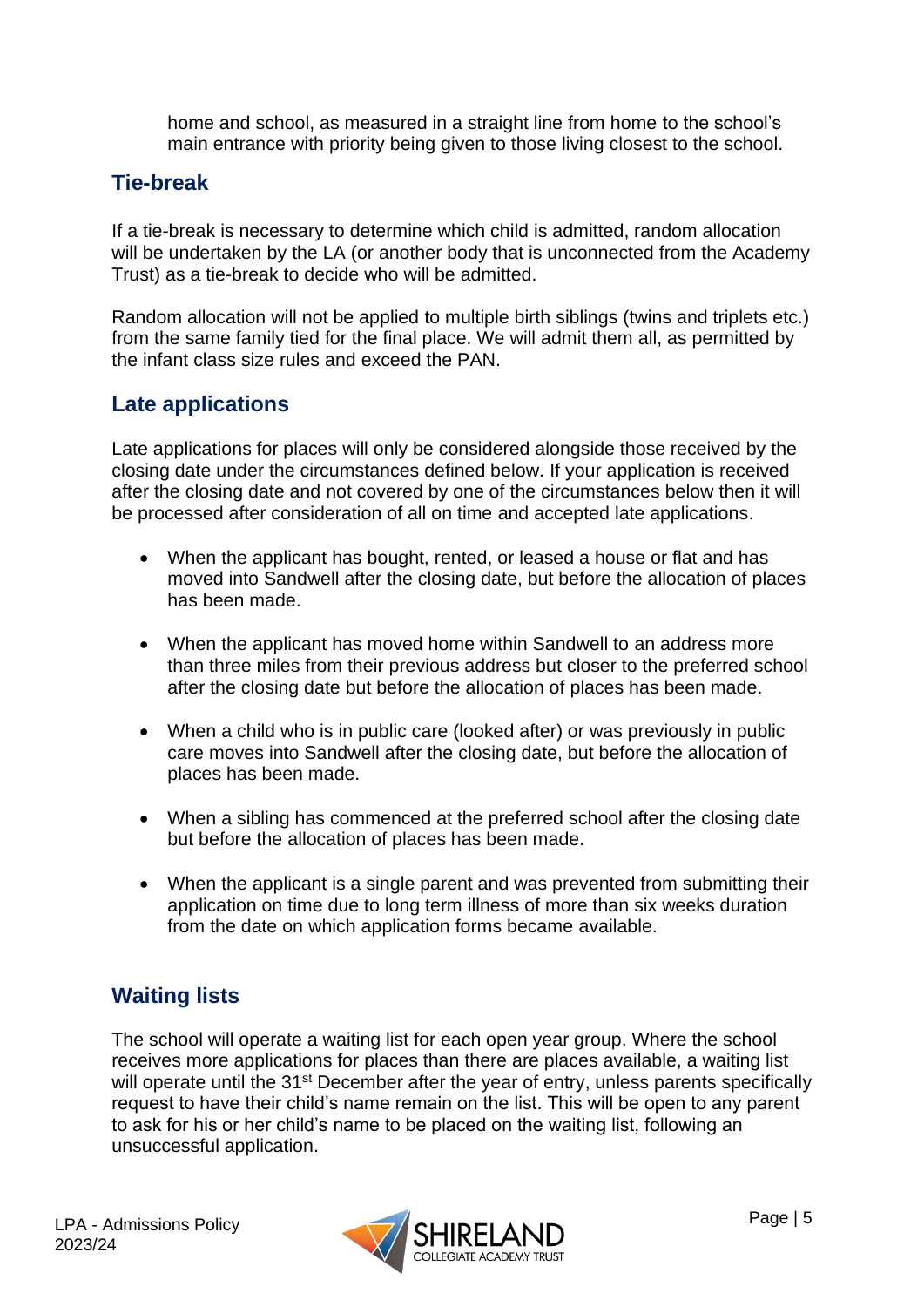Children's position on the waiting list will be determined solely in accordance with the oversubscription criteria. Where places become vacant, they will be allocated to children on the waiting list in accordance with the oversubscription criteria. The waiting list will be reordered in accordance with the oversubscription criteria whenever anyone is added to or leaves the waiting list.

#### <span id="page-5-0"></span>**In year admissions**

An application can be made for a place for a child at any time outside the normal admission round and the child will be admitted where there are places available. To apply for a place other than the normal intake into the Reception class, parents must apply using the in years application form available on the Sandwell LA's website [\(Changing schools | Sandwell Council\)](https://www.sandwell.gov.uk/info/200303/school_admissions/2053/changing_schools).

Where there are places available but more applications than places, the published oversubscription criteria, as set out for the normal round of admissions, will be applied.

Parents will be advised of the outcome of their application in writing from the Sandwell LA and, where the decision is to refuse their child a place, have the right to appeal to an independent appeal panel.

#### <span id="page-5-1"></span>**Deferred entry**

Parents offered a place in Reception for their child have a right to defer the date their child is admitted, or to take the place up part-time, until the child reaches compulsory school age. Places cannot be deferred beyond the beginning of the final term of the school year for which the offer was made.

Children reach compulsory school age on the prescribed day following their 5th birthday (or on their fifth birthday if it falls on a prescribed day). The prescribed days are 31<sup>st</sup> August, 31<sup>st</sup> December, and 31<sup>st</sup> March.

#### <span id="page-5-2"></span>**Admission of children outside their normal age group**

Parents may request that their child is admitted outside of their normal age group. To do so parents must submit an application for the child's normal age group along with a written letter to the LA outlining the reasons for the request prior to the deadline.

When such a request is made, the Academy Trust will make a decision on the basis of the circumstances of the case and in the best interests of the child concerned, taking into account the views of the headteacher and any supporting evidence provided by the parent.

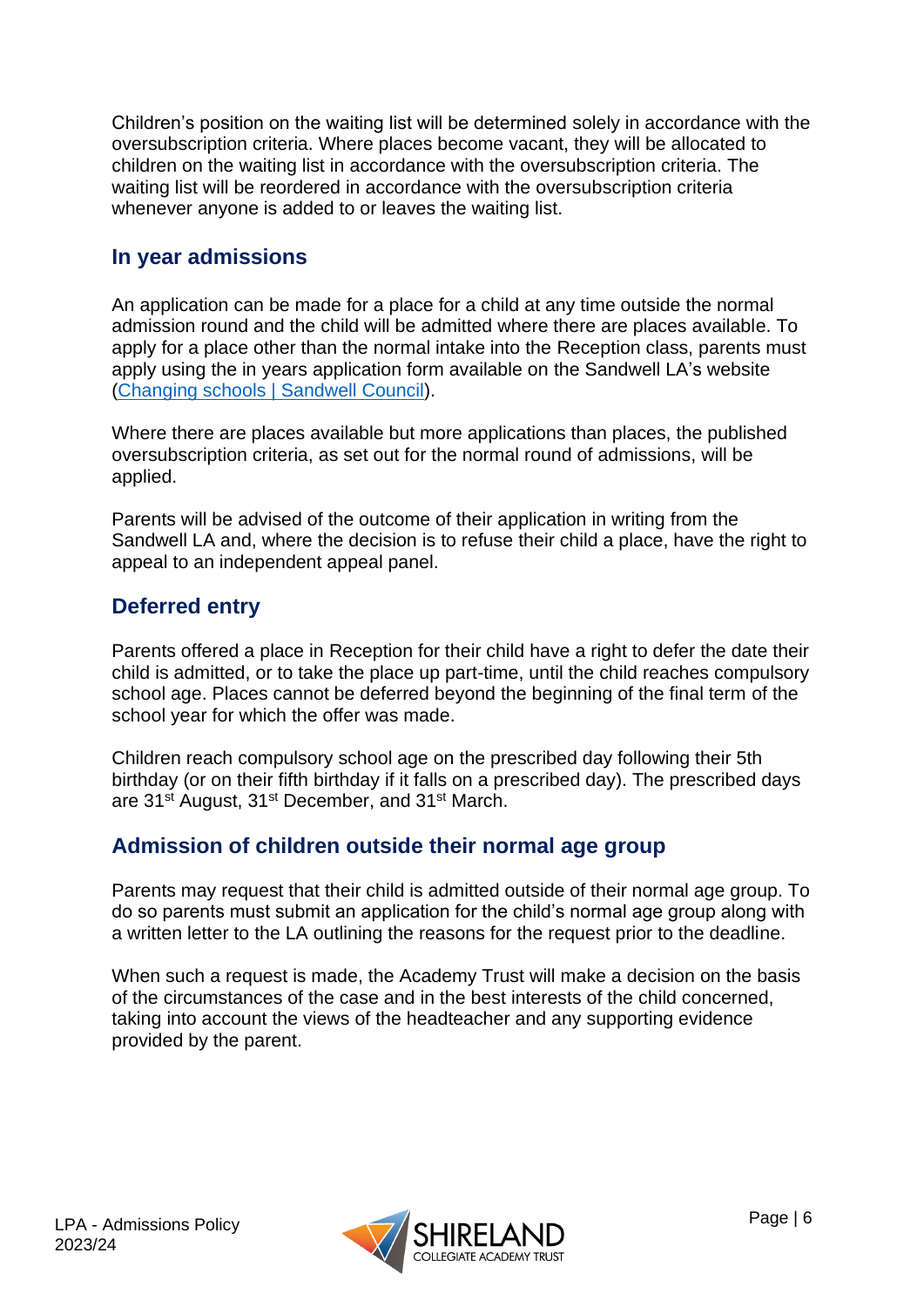# <span id="page-6-0"></span>**Appeals**

The Governing Body of LPA has contracted the appeals function to Sandwell LA.

If you are unhappy with the school allocated to you (even if it was your first preference) and you wish to appeal, contact the LA's Admission and Appeals Service for an appeal form. Before deciding to appeal, you may wish to contact the Advisory Centre for Education (0808 800 5793) who will provide you with free, impartial advice.

If you choose to exercise your right of appeal, arrangements will be made for you to attend an appeal hearing. The Appeals Panel is independent of the LA and LPA and is arranged by Democratic Services of the Council. The Panel will consist of 3 or 5 members. There will also be someone representing LPA (this will be a LA officer) and a clerk from Democratic Services in attendance. At the meeting, you will be invited to say why you would like your child to go to LPA rather than the one offered. The LA officer will explain why a place at LPA has been refused.

You cannot appeal for LPA if you did not list it on your common application form. The LA recommends that you accept the school that has been offered to you even if you decide to appeal for LPA. By accepting the school offered, you will guarantee a school place for your child. If you refuse the place, you are likely to be reducing the options which may be available to you. Accepting the place will have no bearing on the outcome of your appeal.

Appeal hearings will normally be held within 40 school days of the deadline for submitting an appeal i.e during the late Spring and early Summer Terms. You will be given 10 days' notice of an appeal hearing date and time. Appeals for heavily oversubscribed schools can last for up to two weeks. You will be notified of the decision no later than five school days after the last hearing unless there is good reason why the decision has been delayed.

The decision of the Panel is binding on parents, the LA and schools. The Council, Councillors and even Members of Parliament are unable to change its decision. If you think that the appeal process has been conducted unfairly you can complain to the Local Government Ombudsman. However, the Ombudsman does not have the power to change the decision of the Panel.

All arrangements for allocation of school places and for appeals will be in line with the School Admissions Code and the School Admission Appeals Code published by the Department for Education.